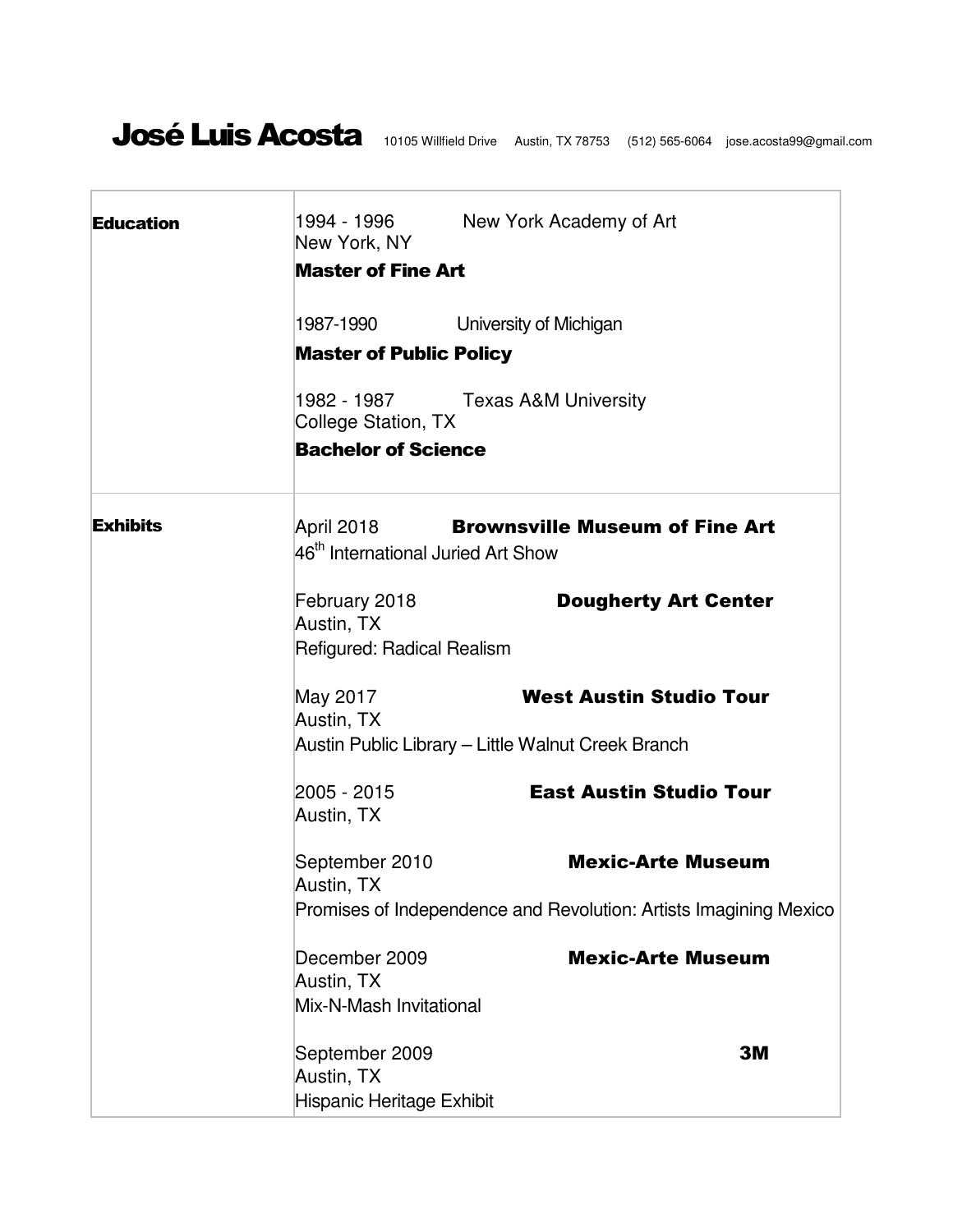| <b>July 2009</b>                                       | <b>Austin Public Library</b>                                  |
|--------------------------------------------------------|---------------------------------------------------------------|
| Austin, TX                                             | <b>Fall Sculpture Exhibit at Oak Springs Branch</b>           |
|                                                        |                                                               |
| To: Austin, From: Austin                               | July 2009 Austin-Bergstrom International Airport              |
|                                                        | <b>July 2008 Mexican American Cultural Center</b>             |
| Austin, TX<br>Solo Exhibit – The Secret Life of Torsos |                                                               |
| February 2008                                          | <b>Mexic-Arte Museum</b>                                      |
| Austin, TX                                             |                                                               |
|                                                        | Group Exhibit - Contemporary Box Museum of Art                |
| September 2007                                         | <b>Gallery 163 at Artability</b>                              |
| Dallas, TX<br><b>Inaugural Group Exhibit</b>           |                                                               |
| October 2005                                           | <b>Galley Lombardi</b>                                        |
| Austin, TX<br>Erotica 2005                             |                                                               |
|                                                        |                                                               |
| <b>June 2004</b><br>San Antonio, TX                    | <b>Sculptors Dominion Invitational</b>                        |
| International Outdoor Sculpture Exhibit                |                                                               |
| <b>June 2003</b>                                       | <b>Sculptors Dominion Invitational</b>                        |
| San Antonio, TX                                        |                                                               |
| Inaugural Outdoor Sculpture Exhibit                    |                                                               |
| March 2003                                             | .357 Blue Star                                                |
| San Antonio, TX                                        | Inaugural Group Exhibit - Art Dacha Texas Flood               |
|                                                        |                                                               |
| May 2002<br>Austin, TX                                 | <b>Mexic-Arte Museum</b>                                      |
|                                                        | Hermanado en el Arte - Sculptors from Austin and Saltillo, MX |